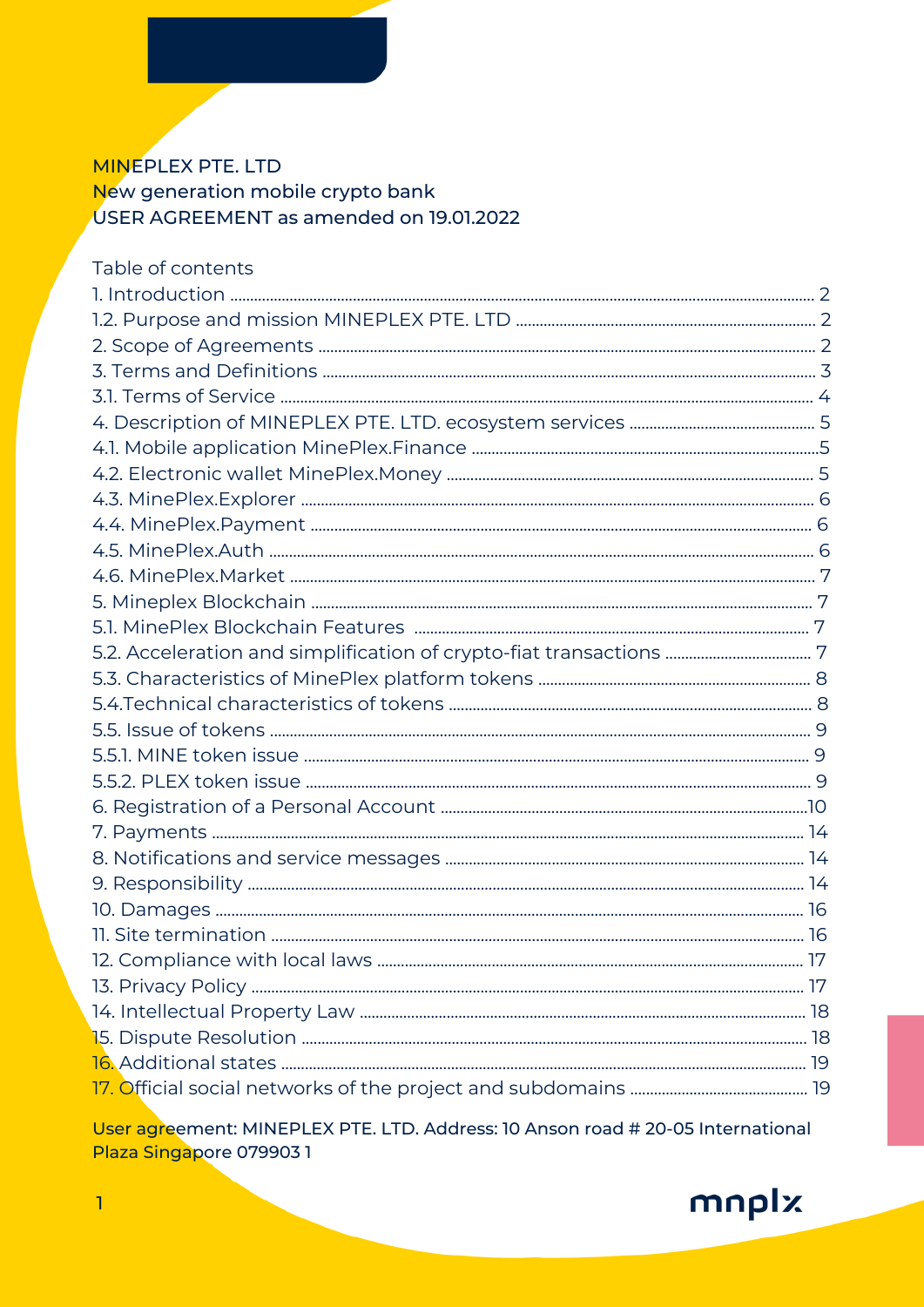# 1. Introduction



## 1.2. Purpose and mission of MINEPLEX PTE. LTD.

Purpose of MINEPLEX PTE. LTD - creating an ecosystem of products for daily use of cryptocurrencies anywhere of the world: paying bills, buying goods, saving and multiplying assets.

Mission of MINEPLEX PTE. LTD - expanding the influence of the blockchain and its complex integration into the spheres of real life. We want to take off restrictions on access to the world of cryptocurrencies, separating miners and ordinary users. Implement accessible, understandable and simple financial instruments for the use of cryptocurrency and fiat. To implement the project, we develop our own unique blockchain with the Liquid Proof-of-Stake (LPoS) consensus algorithm, which combines advantages such as simplicity, speed and decentralization.

### 2. Scope of the Agreement

This User Agreement applies to the website https://mineplex.io and its subdomains. MINEPLEX PTE. LTD., registered in the State of Singapore, registration number 202025952D, legal address: 10 Anson road # 20-05 International Plaza Singapore 079903, is the copyright holder of the site and represents access to the website https://mineplex.io and its subdomains, applications, crypto wallets, MINE and PLEX tokens and other products and services Companies (collectively, the "Services").

The Company may from time to time amend this Terms of use. In the event of significant changes, the Company will publish an appropriate notice in order to you could review the changes before proceeding use services. Continued use of the Services after publishing or distributing a notice of changes to this User Agreement means that you agree to the changes made. If you do not agree with any changes, you can close your account. This agreement is between MINEPLEX PTE. LTD. And User.

Full and unconditional acceptance of the terms of this Agreement carried out by the User performing an action, confirming his will to conclude such an Agreement and accept fully and unconditionally contained in this Agreement conditions.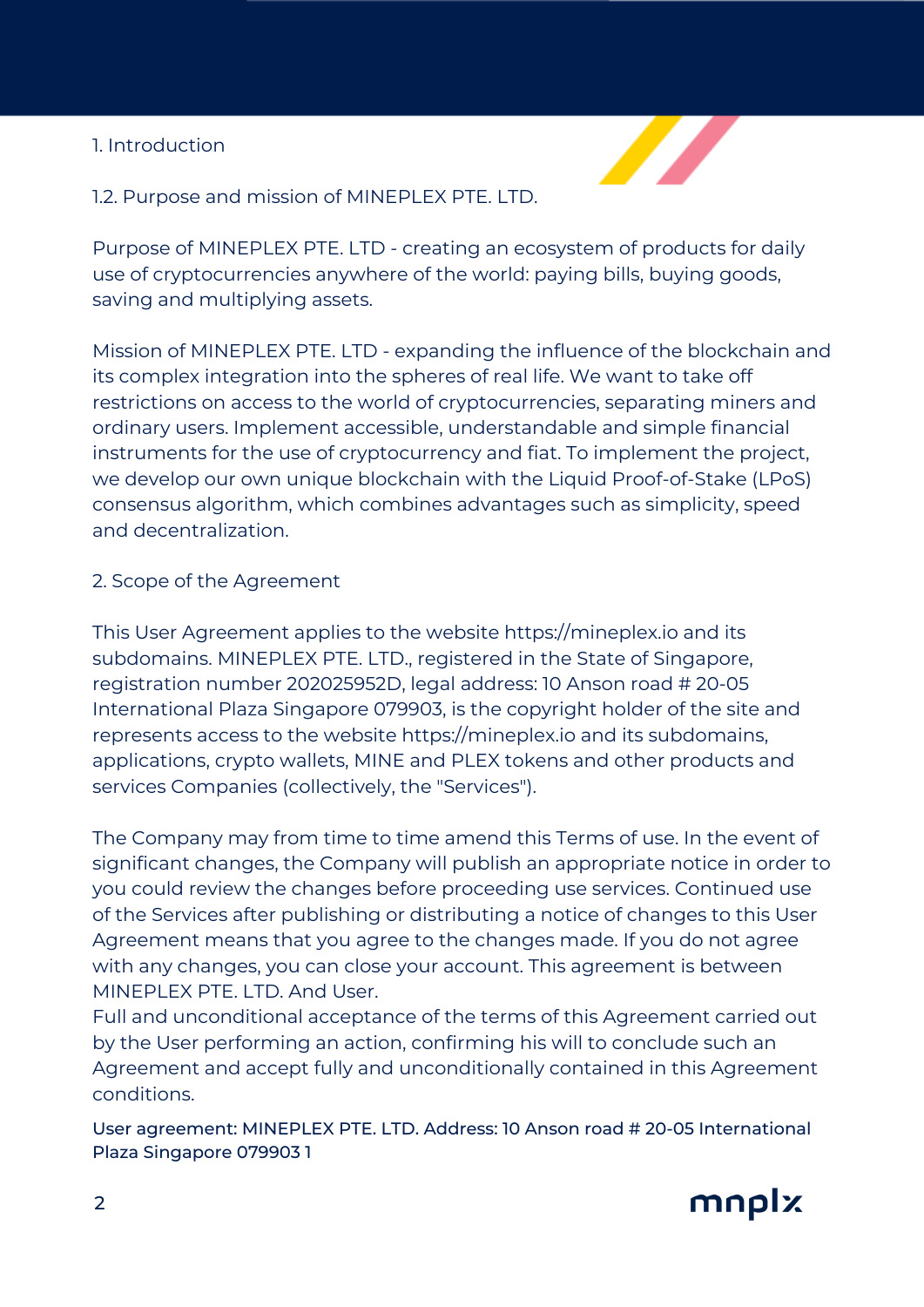Expression of full unconditional consent. The user with the terms of this Agreement is to install element of the graphical user interface " tick", allowing the Client to control a parameter with two states:

- "I accept the conditions in full and unconditionally agree";

- "do not accept".

Acceptance of the terms of each User is recorded and is identified by means of the unique ID on the Company's system server on the website https://mineplex.io.

By accepting the terms of this Agreement, the User agrees to having read, understood and accepted all the terms and conditions in this User Agreement, as well as the Privacy Policy, hosted at https://mineplex.io. In addition, at use of certain services on the User may supplementary agreements applicable to such services. The user must stop using the services and site in case of disagreement with this User Agreement.

# 3. Terms and Definitions

"User" ("Ecosystem Participant") - an individual who has legal capacity and corresponding to the minimum age.

"Company" - the legal entity "MINEPLEX PTE. LTD., registration number 202025952D, legal address: 10 Anson road # 20-05 International Plaza Singapore 079903

"Site" - software and hardware complex, located at: https://mineplex.io, owned by right property of the Company, and providing information site to the Client to carry out the actions provided for this Agreement and its Annexes on the Internet;

"Personal Account" - information service supported by the Company personalized automated workspace, subsystem of the Site, which is a personal page User, and allowing remote interaction in electronic form;

"Personal electronic wallet" - multi-currency software wallet with support for different types of cryptocurrencies, tokens, internal accounting units of the site attached to the Personal Account User;

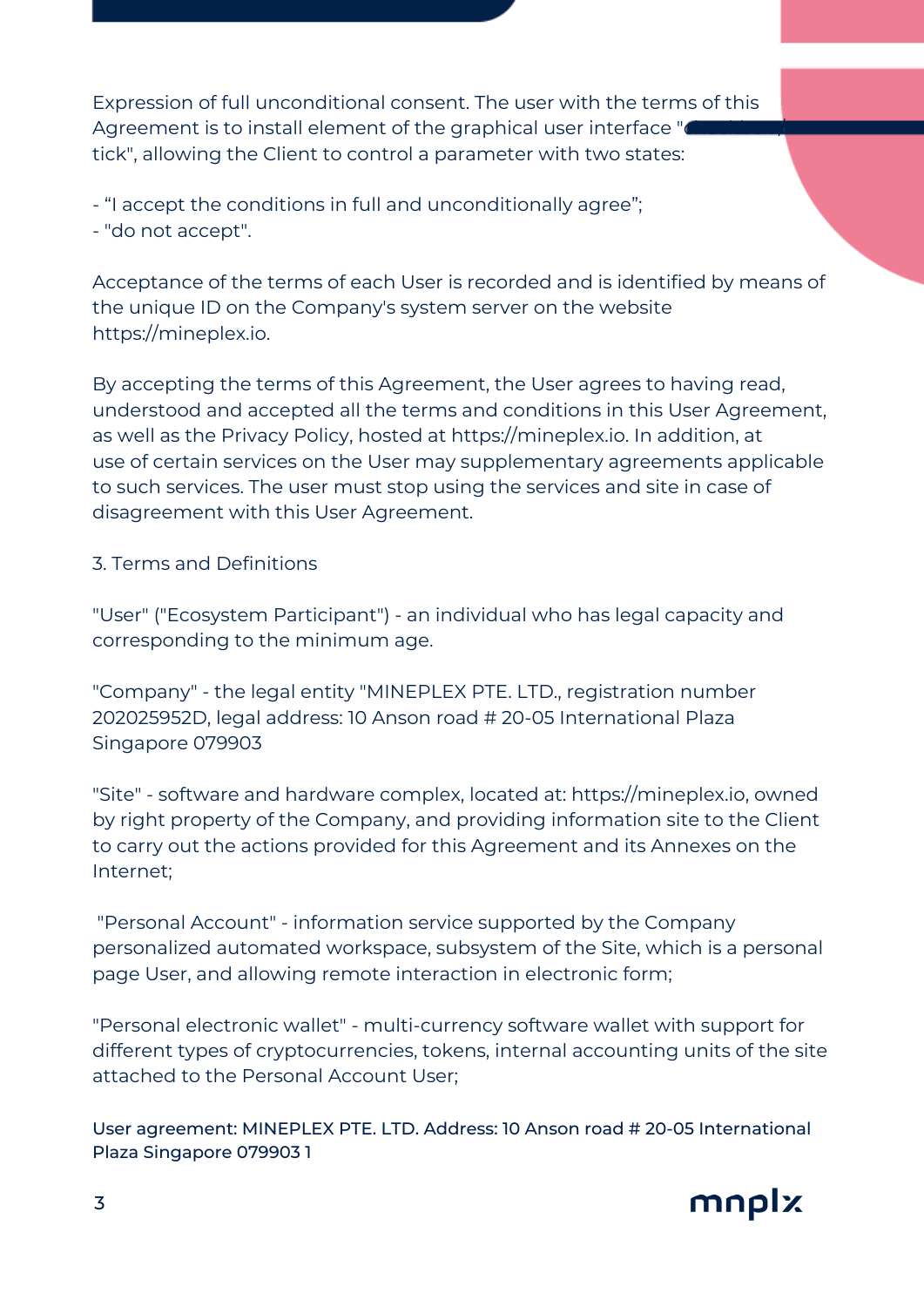"Cryptocurrency" - a kind of digital currency, accounting for internal units of account of which are provided by the decentralized payment system (no internal or external administrator or any its analogue) operating in a fully automatic mode.

"Utility tokens" ("utility tokens", "user tokens") - designed to access services that provides MINEPLEX blockchain distributed network and ecosystem MINEPLEX PTF. LTD.

#### 3.1. Terms of Service

By accepting this Agreement, you must comply with requirements for the conclusion of this Agreement and achieve on the moment of his conclusion of the "minimum age".

You agree and acknowledge that in order to use the Services:

1) you must have reached the "minimum age" (see below);

2) you will have only one account on the Site https://mineplex.io, registered in your real name and surname;

3) you are not subject to any restrictions on the use of the Services with side of the Company.

The "minimum age" is 18 for citizens of all countries. But, if the law provides that for the lawful provision of the Services MINEPLEX PTE ecosystems. Ltd. (including collection, storage and use of information) The user must be older, then in The minimum age should be the age specified in the law. Services are not intended for use by persons under 18 years old.

The Company reserves the right to change the Agreement at any time and at your discretion.

The company will update the date after making changes, in the column "Last Revised" on the first page of the User agreements. Any changes to the terms in this Agreement take effect immediately upon their publication on the website. Thus, further use of ecosystem services. The user will be regarded as acceptance of the modifiedAgreements.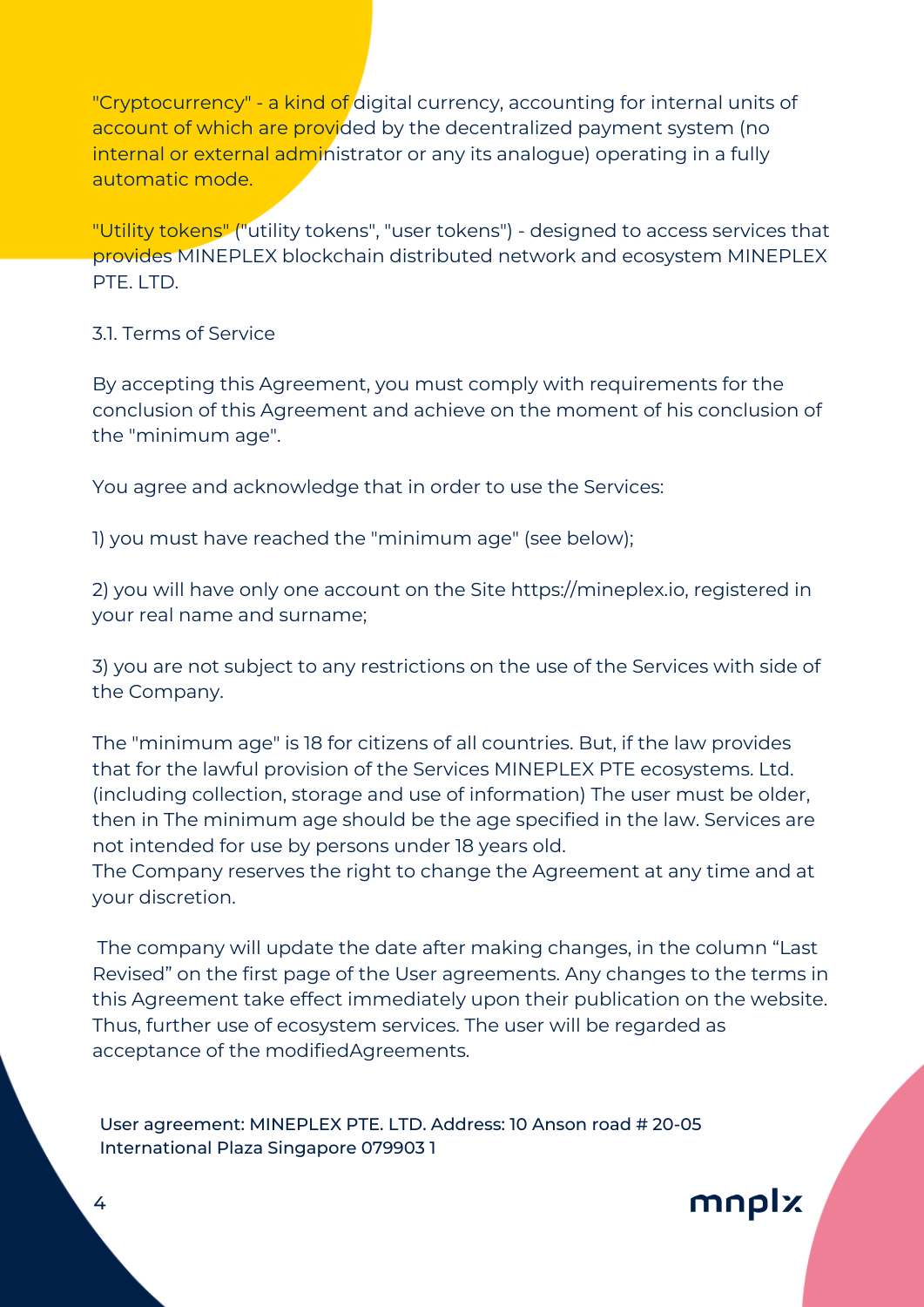The user must stop using the services and site https://mineplex.io and its subdomains, if it does not agree with any or changes to the Agreement.

4. Description of MINEPLEX PTE ecosystem services. LTD

The Company provides a platform for Users with the ability to join various bonus and cash back programs that provided by partner banks, as well as access to multi currency crypto wallet.

These programs allow the user to purchase MINE tokens and receive rewards in the form of PLEX tokens up to 20% per month, as well as access to other services of the MINEPLEX PTE ecosystem. Ltd. To MINEPLEX PTE ecosystem services. LTD include.

4.1. Mobile application MinePlex.Finance

MinePlex.Finance is a next-generation CrossFi financial mobile platform. Your own bank account in EUR, GBP and PLEX tokens.

On the basis of an IBAN payment account operating in the SEPA European payment system and the SWIFT international payment system, with an access tool in the form of a MasterCard debit payment card, it is possible to store money, make bank transfers, open accounts in PLEX and fiat currencies, and perform other operations within a digital bank or financial supermarket MinePlex.

Install MinePlex.Finance to:

- create multi-currency bank accounts in your own smartphone anytime, anywhere;
- make transactions in PLEX tokens, euros or pounds sterling in seconds,
- arrange for the delivery of a physical MinePlex bank card to anywhere in the world;
- open a virtual MinePlex card for online purchases with fiat and cryptocurrency, and much more.

4.2. Mobile Wallet MinePlex.Money

MinePlex.Money – electronic payment system for payments in the MinePlex ecosystem and external payments based on cryptocurrencies.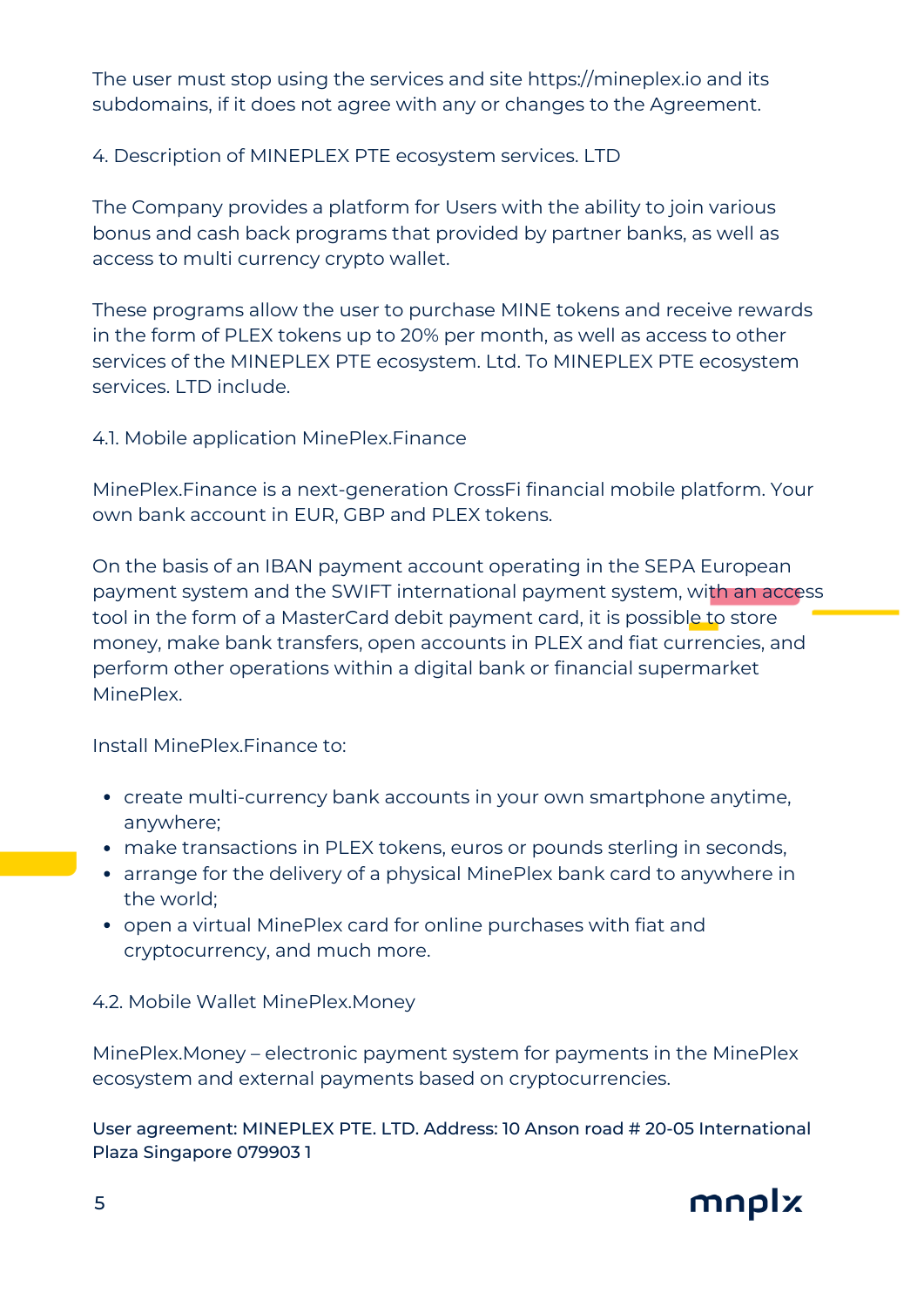MinePlex.Money allows:

- manage major cryptocurrencies (Ethereum, Tether ERC20, Tron, Tether TRC20, BTC) and MINE and PLEX tokens;
- pass verification for further receipt of the MinePlex card and invoices for it for payment in the services of our partners;
- send and receive transfers;
- convert cryptocurrency;
- withdraw funds to an account or card.

## 4.3. MinePlex.Explorer

To keep track of up-to-date information about the current state of PLEX and MINE, display recent transactions, general information about wallets and plex pools, we created MinePlex.Explorer, a system that stores all public data.

### 4.4. MinePlex.Payment

MinePlex.Payment – a payment system that combines issuing and acquiring products of international payment systems and cryptocurrencies, providing a universal payment service for e-commerce merchants both at POS-terminals and self-service kiosks.

Its main feature is transactions in PLEX directly, without converting to fiat and involving third-party organizations. Users have access to:

- obtaining corporate accounts in Ethereum, Tether ERC20, Tron, Tether TRC20, BTC, MINE, PLEX cryptocurrencies;
- verification of the user as the main owner of the account;
- verification of your company;
- adding products for accepting payments and statistics on them;
- getting our API to implement payment pages;
- technical documentation and support from our side;
- transaction history for each product of your company;
- withdrawal of funds.

# 4.5 Mineplex.Auth

A single point of entry into the MinePlex ecosystem, allowing you to conveniently and comfortably work with all products.

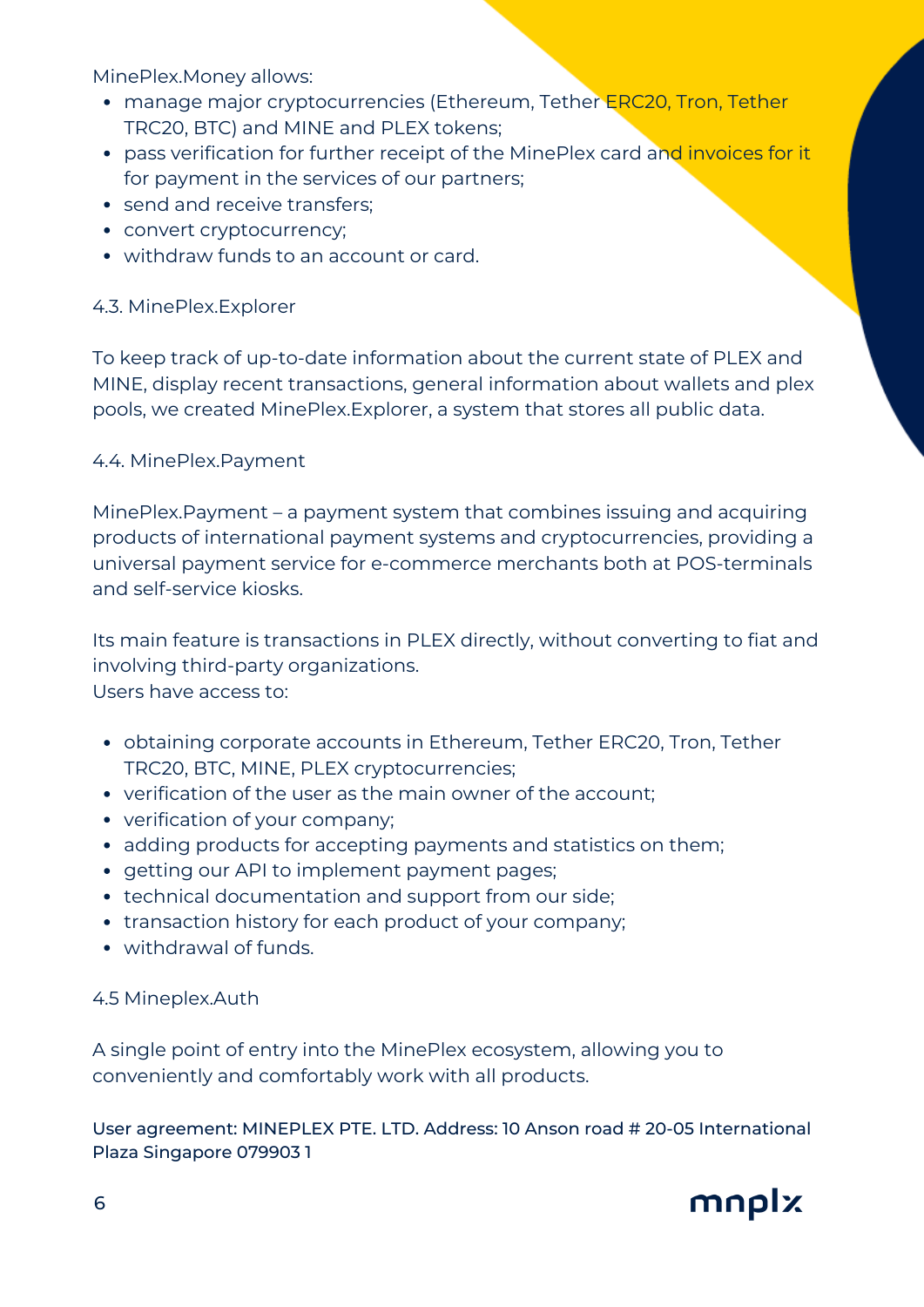One of our main priorities is security, so MinePlex.Auth has three modules that are responsible for security:

- security module;
- input data validation module;
- module for storing and encrypting user's personal data.

## 4.6 Mineplex.Market

MinePlex.Marketplace – a trading platform with a wide partner network and an assortment for sellers and buyers, with instant settlements and payments between them, regardless of their region of presence.

Payment is made in cryptocurrency, the main feature of the marketplace is the ability to use commodity staking.

5. Mineplex Blockchain

## 5.1. MINEPLEX PTE. LTD Blockchain features.

- 1.The decentralized system MinePlex is built on the multi-stage architecture of the Tezos blockchain, which allows you to make changes and upgrade the system without hard forks.
- 2.The most important element of the blockchain are smart contracts developed in the Michelson language, which is used in the aerospace industry, where the cost of error is especially high.

5.2. The MinePlex blockchain speeds up and simplifies crypto-to-fiat transactions:

- A single application for accessing cards and wallets is protected by several levels of security;
- Buying and selling cryptocurrency and fiat in seconds without leaving your wallet;
- Payment of utilities, repayment of a loan, sending a transfer in cryptocurrency
- and fiat;
- All transactions are direct. They can be verified by participants in transactions,
- because they remain in the register of records;
- The security protocol in the decentralized system blocks scammers automatically.

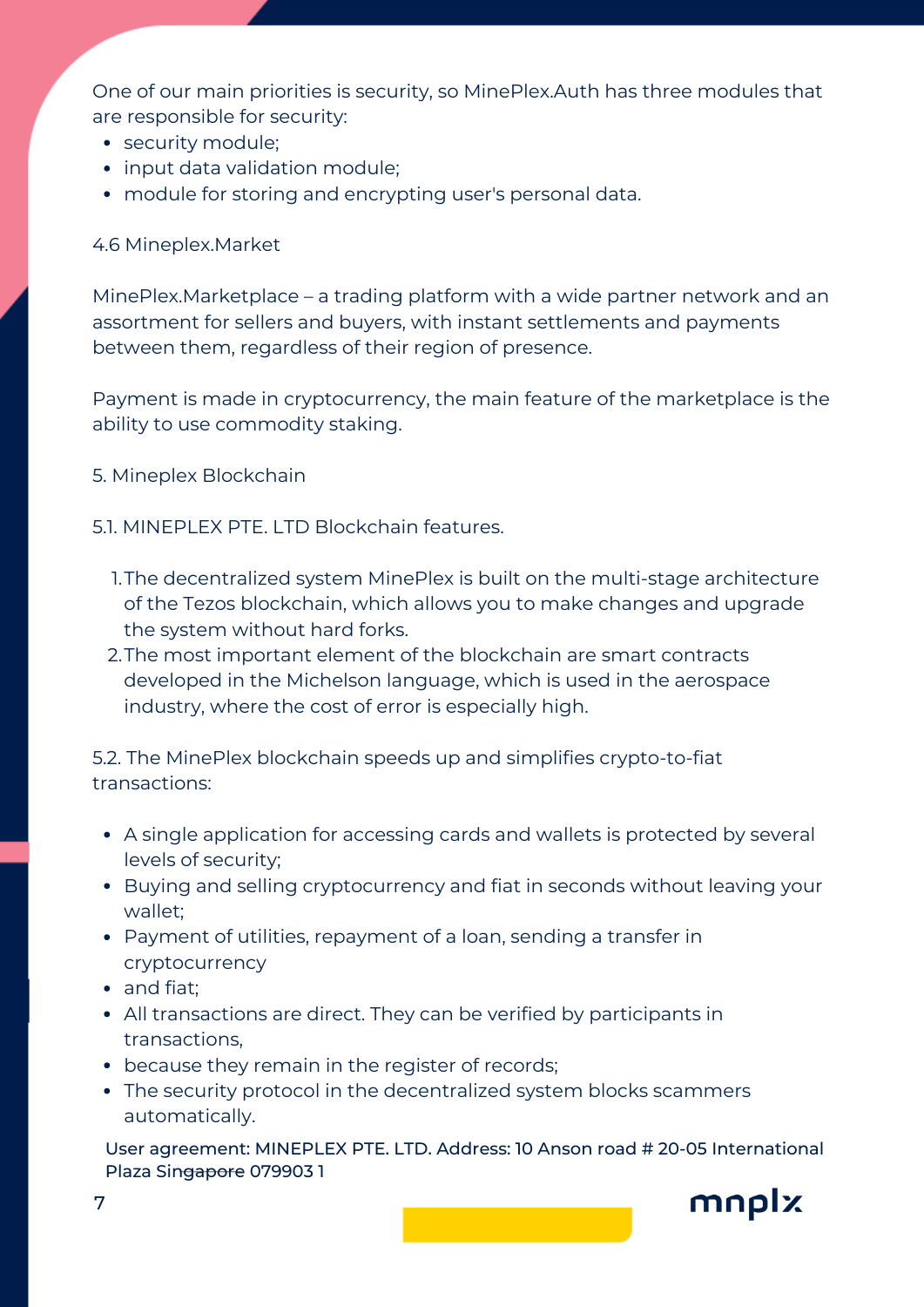# 5.3. Characteristics of MinePlex platform tokens The MinePlex Banking ecosystem is based on 2 tokens: MINE and PLEX.



MINE is a base token, a means of paying internal fees.

It is a unit of computing power of the MinePlex blockchain, needed to generate new tokens on the network.

MINE token is not subject to volatility, nominal value is \$0.01.

PLEX is a liquid limited supply token. Emission PLEX happens every new block, i.e. once a minute.

Due to the fact that the emission is limited, and its speed and size decrease over time, the PLEX token has deflationary nature.



# 5.4 TECHNICAL CHARACTERISTICS OF TOKENS

| <b>Ticker</b>                              |                                                                               | ρ                                                                               |  |
|--------------------------------------------|-------------------------------------------------------------------------------|---------------------------------------------------------------------------------|--|
| Purpose                                    | eunit of computing<br>power                                                   | payment instrument                                                              |  |
| Initial<br>emission                        | 259 200 000 000                                                               | $\circ$                                                                         |  |
| Maximum<br>emission                        | 259 200 000 000                                                               | 414 720 000                                                                     |  |
| Number of signs<br>after the decimal point | 4 signs                                                                       | 4 signs                                                                         |  |
| <b>Starting price</b>                      | 0,01 USD                                                                      | 0,20 USD                                                                        |  |
| <b>Blockchain</b>                          | <b>MinePlex</b>                                                               | <b>MinePlex</b>                                                                 |  |
|                                            | purchase in personal<br>account, exchange for PLEX<br>inside blockchain, P2P. | charged for plexus token<br>MINE, buying on the exchange<br>after listing, P2P. |  |

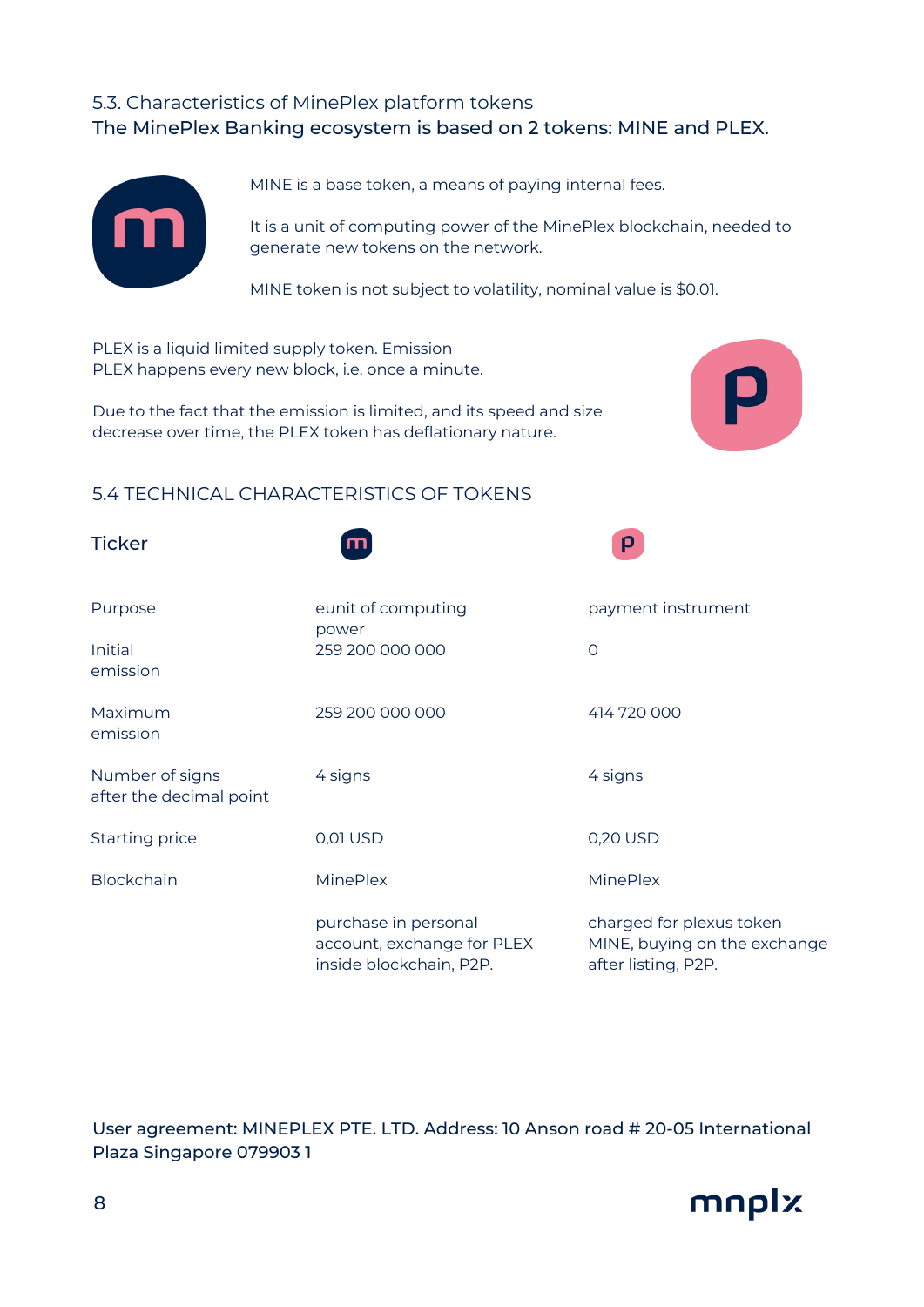### 5.5. Issue of tokens

5.5.1. Issue of MINE tokens

# 01

The emission of the MINE token is 259 200 000 000.

# 02

10% of the issue ( 25,920,000,000 MINE) is a reserve fund mineplex. Part of the reserve fund tokens in the amount of 2,592,000 000 will form the initial stake, which in turn provides the starting price of the PLEX token.

# 03

20% of the issue (51,840,000,000 MINE) will be allocated for sale through Personal Area.

# 04

70% of the emission ( 181 440 000 000 MINE) will be on a special smart contract that exchanges PLEX tokens for a token MINE inside the blockchain.

# 5.5.2. Issue of PLEX tokens

The emission of the PLEX token is divided into 4 stages. For each stage there will be 25% of the total issue was issued - 103,680,000 PLEX.

| <b>Stage</b>               |                | 2              | 3              | 4              | Total         |
|----------------------------|----------------|----------------|----------------|----------------|---------------|
| Emission<br>per block      | 600            | 300            | 150            | 75             |               |
| <b>Blocks</b><br>per stage | 172 800        | 345 600        | 691200         | 1382400        | 2 592 000     |
| Emission<br>per stage      | 103 680<br>000 | 103 680<br>000 | 103 680<br>000 | 103 680<br>000 | 414720<br>000 |

The size of 1 block is 1 minute.

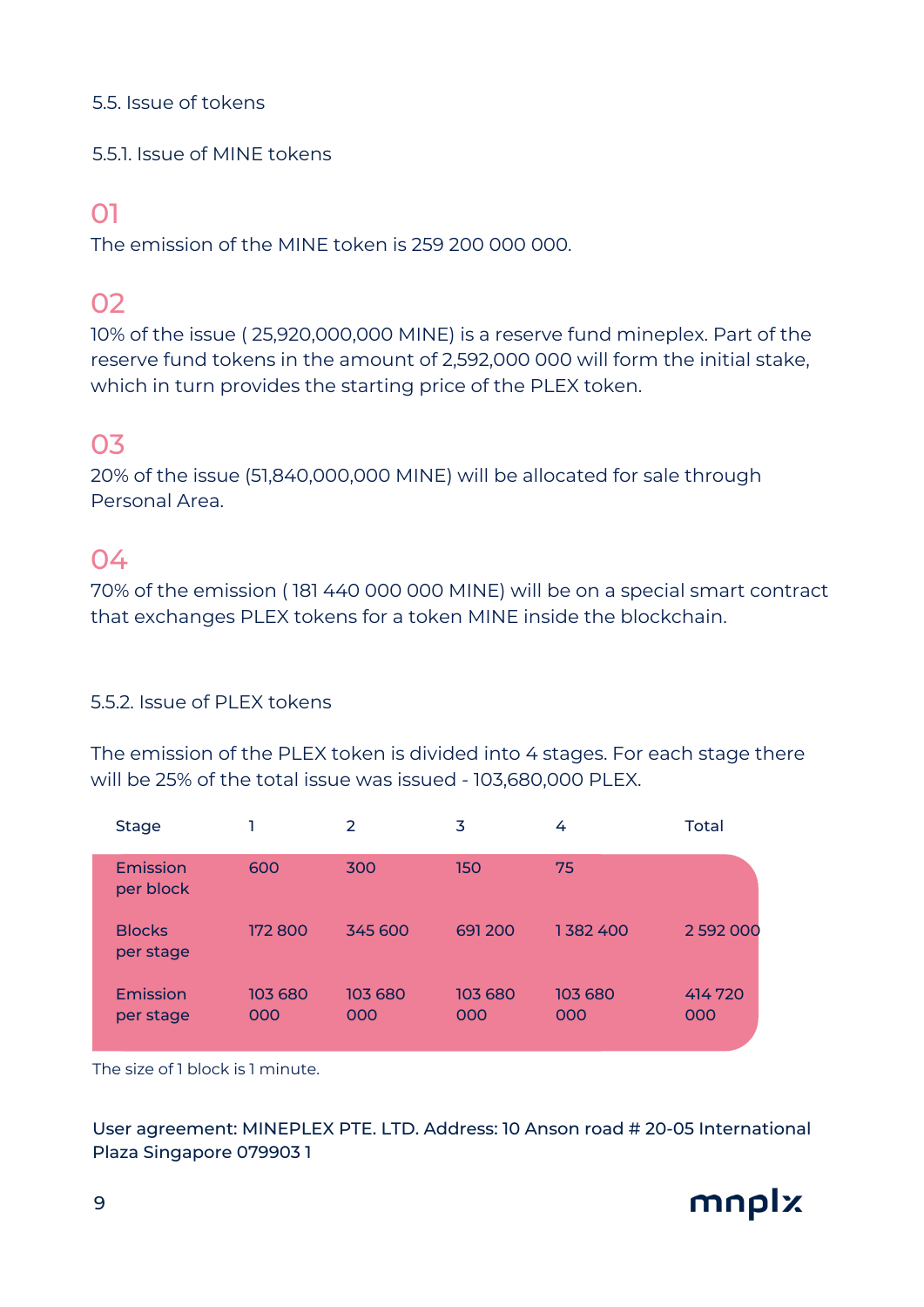## 6. Registration of a Personal Account

## 1. Mandatory registration

All users of the Services (each a "User") must register on the site mineplex.io to gain access to platform services. To register a Personal Account, The user must indicate his real name, surname and patronymic, email address, a document issued by a government agency allowing you to identify your identity, registration address and password, as well as accept the terms of the user agreement, policy confidentiality and other additional documents. Each registration is for one User only, and each A user can have only one active Personal Account.

### 2. User Identity Verification

When registering a Personal Account on the mineplex.io website, the User agrees to provide personal information requested for the purposes of identity checks. This information is used for the purpose prevention and detection of money laundering, financing terrorism, fraud and other financial crimes on mineplex.io platform.

The Company will collect and use this information for in accordance with the Privacy Policy. In addition to providing the listed information, to ensure compliance with global storage industry standards, The User authorizes the Company to keep a record of such information in during the period of validity of the Personal Account.

Information requested by the Company to activate the Personal Cabinet and/or identity verification may include but not limited to the following user data: first name, last name and patronymic, e-mail address, a document issued by the state identification authority, proof of address registrations collected during the registration of the Personal Account.

By providing this information, the User confirms that it accurate and reliable. By registering, the User guarantees that the information is true, complete and will be updated in a timely manner when any changes.

User agreement: MINEPLEX PTE. LTD. Address: 10 Anson road # 20-05 International Plaza Singapore 079903 1

mnplx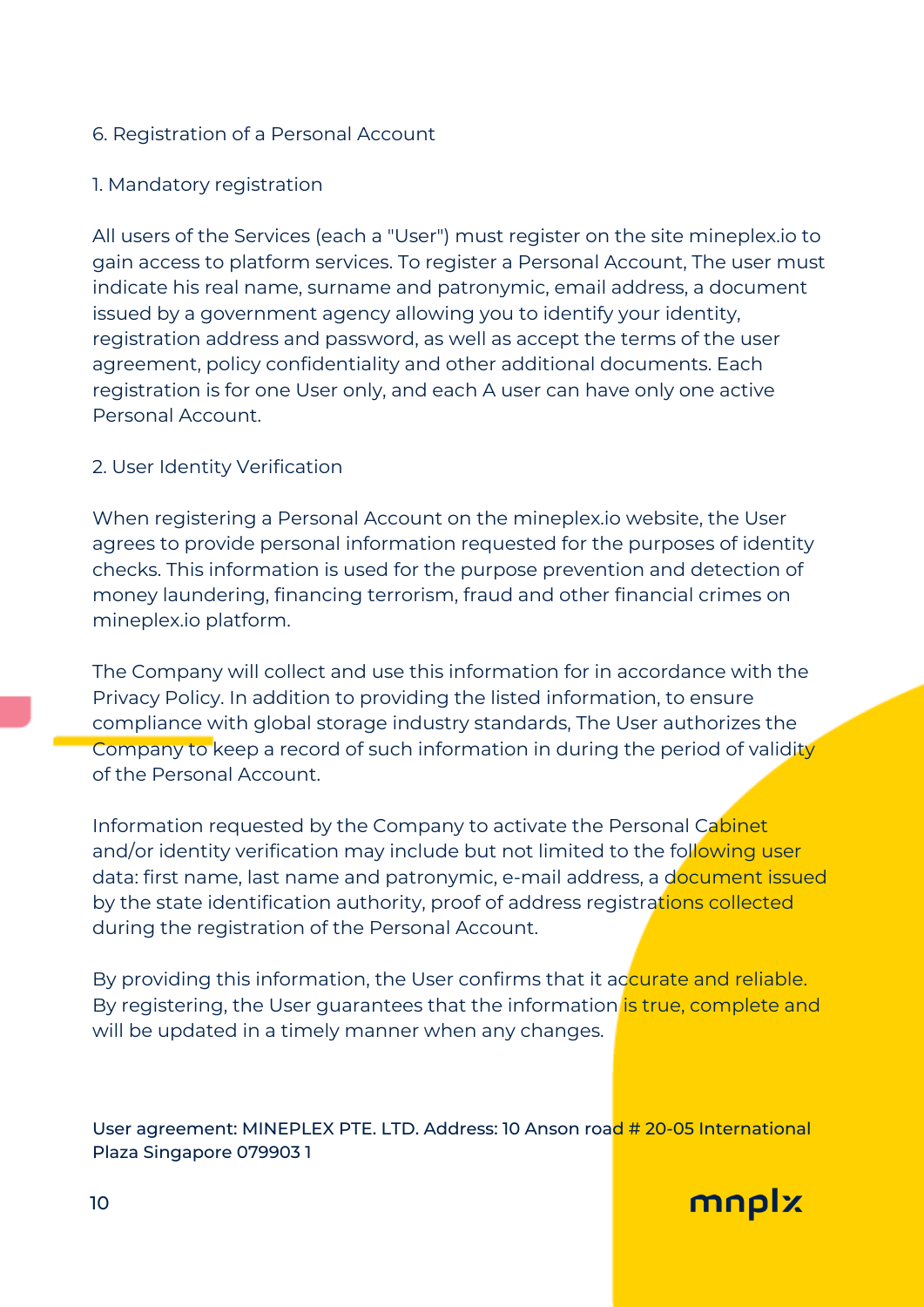If there are any reasonable doubts that the information provided by the User is incorrect, untruthful, outdated or incomplete, the Company has the right to send a notification to the User with a request to make corrections, remove irrelevant information and, depending on circumstances, terminate the provision of all or part of the services for User. The user is solely responsible for any losses or expenses incurred while using the platform MINEPLEX PTE. LTD., if it is impossible to contact the User through provided contact information.

User confirms and agrees to keep all information provided information in case of any changes. Any changes in data provided to the Company, changes in the address of residence, change of identity document and other contact details, must be handed over to the Company by sending a letter to the Company's email address within 5 (five) business days from the date of occurrence of such changes.

# 3. Using the Personal Account

The Personal Account can be used only by the User, in the name of which he is registered. The company reserves the right suspend, block or cancel the Personal Account, which is being used by another person. The user must immediately notify the Company if the User suspects or knows about unauthorized use of your username and password. The company is not responsible for any loss or damage, arising from the use of the Personal Account by the User or any third party (regardless of whether use by the User or not).

### 4. Personal Account Security

The Company strives to maintain the security of the User's funds and applies standard protective equipment. However, there are risks which are created by individual actions of the User.

the user's private key, which only he knows; user key is stored separately and protected by many levels security;

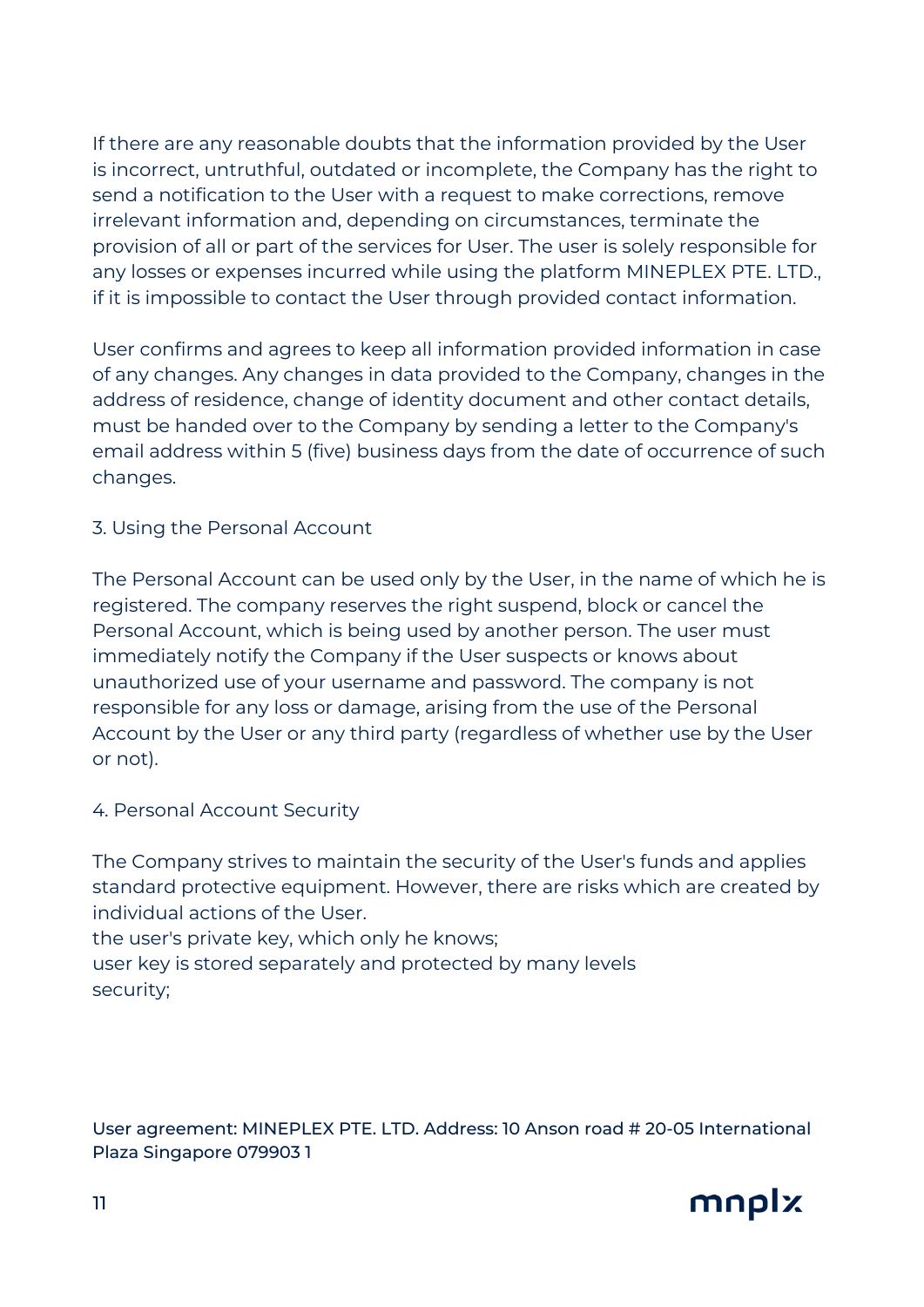the ecosystem does not have access to any personal data of the user. The user agrees to qualify his credentials, such as a username and password, as confidential information and not disclose such information to third parties. User gives agreement to be responsible for the necessary security measures for protection of the Personal Account and personal information.

The user agrees to be responsible for the safety of his Personal Account and password and be responsible for all actions in within the Personal Account. The company is not responsible for any losses and consequences of authorized or unauthorized use of your Personal Account data.

You must not provide your account to others and are obliged to follow the rules of the ecosystem and the requirements of the law. IN between you and other people, the account belongs to you. You are responsible for:

- 1) try to choose a strong and secure password;
- 2) keep your password confidential;
- 3) do not transfer any data from your account to other persons (for example, contacts or groups);

4) comply with the requirements of the law and the rules from the section "Permitted and Prohibited Activities" (see below).

You are responsible for everything that happens in connection with your account record until you close it or report it misuse by others. Security Mineplex multi-currency wallet is achieved by additional ways:

### 5.Personal data

The User's personal data will be protected and stored in secret, but in accordance with the provisions of applicable law User's personal data may, depending on related products or services, transferred to third parties. Please read the Privacy Policy at mineplex.io.

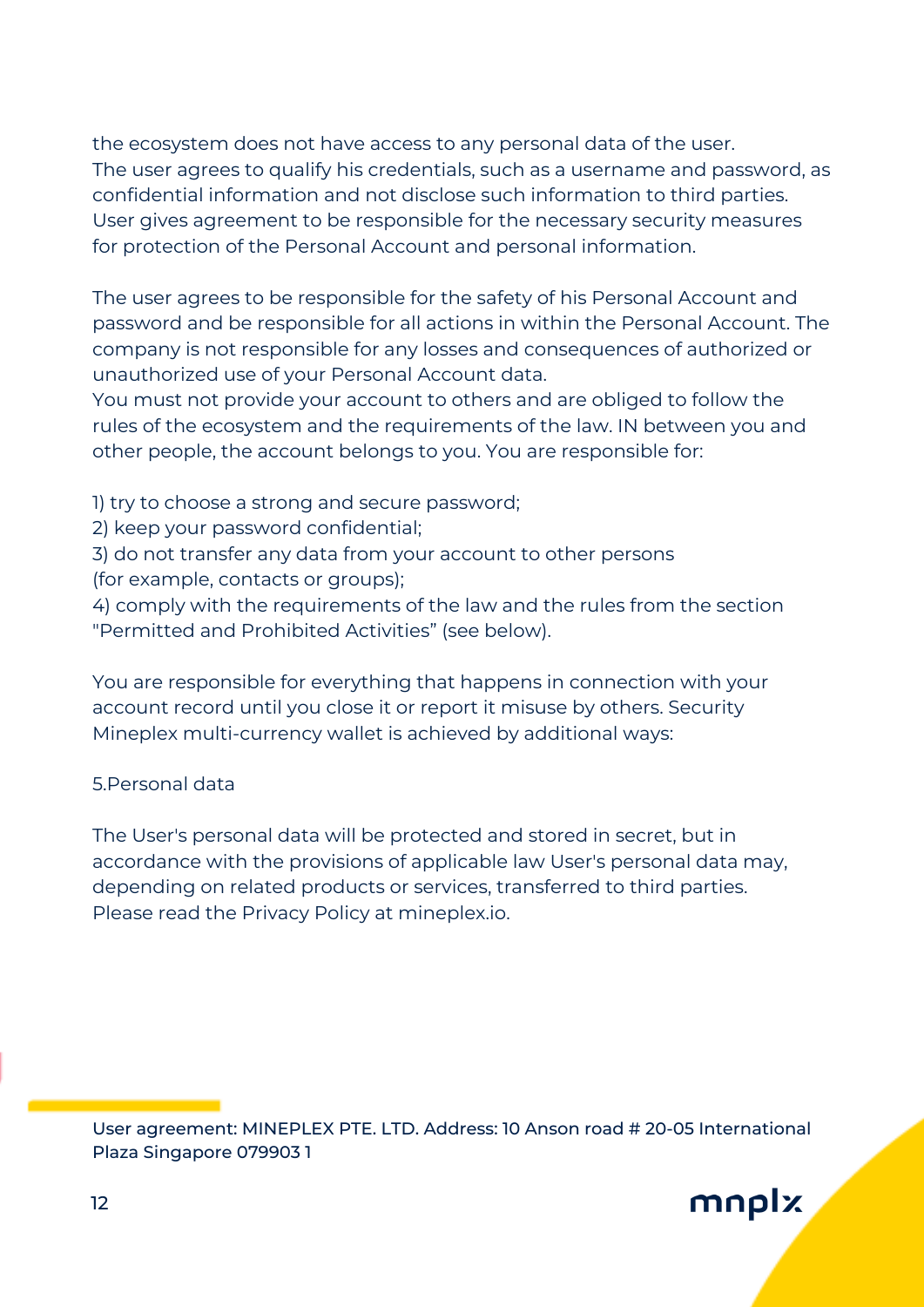## 6. The order of succession of the Personal Account

The user's personal account may be transferred to the assignee. At registration of the Personal Account, the user has the opportunity to specify relative, spouse, whose child, in case of death User, the login and password from the Personal Account will be transferred.

The user will need to provide a scan of the document issued by a government body that allows you to identify a person assignee, valid phone number and email address mail. The user of the Personal Account is obliged to maintain the relevance of the contact details of the assignee and notify Company about any changes. After the user's death, desire to obtain a login and password, the assignee will be required to submit an application in writing by mail, informing of such a desire, and accompany the letter with documents confirming the identity and establishing the fact of the death of the User. Within 2 (two) months from upon receipt of such an application, the support team will consider statement. In the event of a positive decision, the successor, specified in the Personal Account must pass verification. After successful verification, he becomes a new User and receives access to the login and password of the deceased User.

Please note that only the person indicated by the User as the successor in the Personal Account can submit such an application. At consideration of such an application. The company may request additional documents necessary for making a decision.

The Company will block the User's Personal Account from the moment receipt of an application, or if the Company from any other sources will become aware of the death of the User.

If the Company becomes aware of the death of the User, The Company will take all possible and reasonable steps to contact the legal successor specified in the Personal Account. The assignee will be able to get the rights to the login and password from the Personal Cabinet for three (3) years from the date of death of the User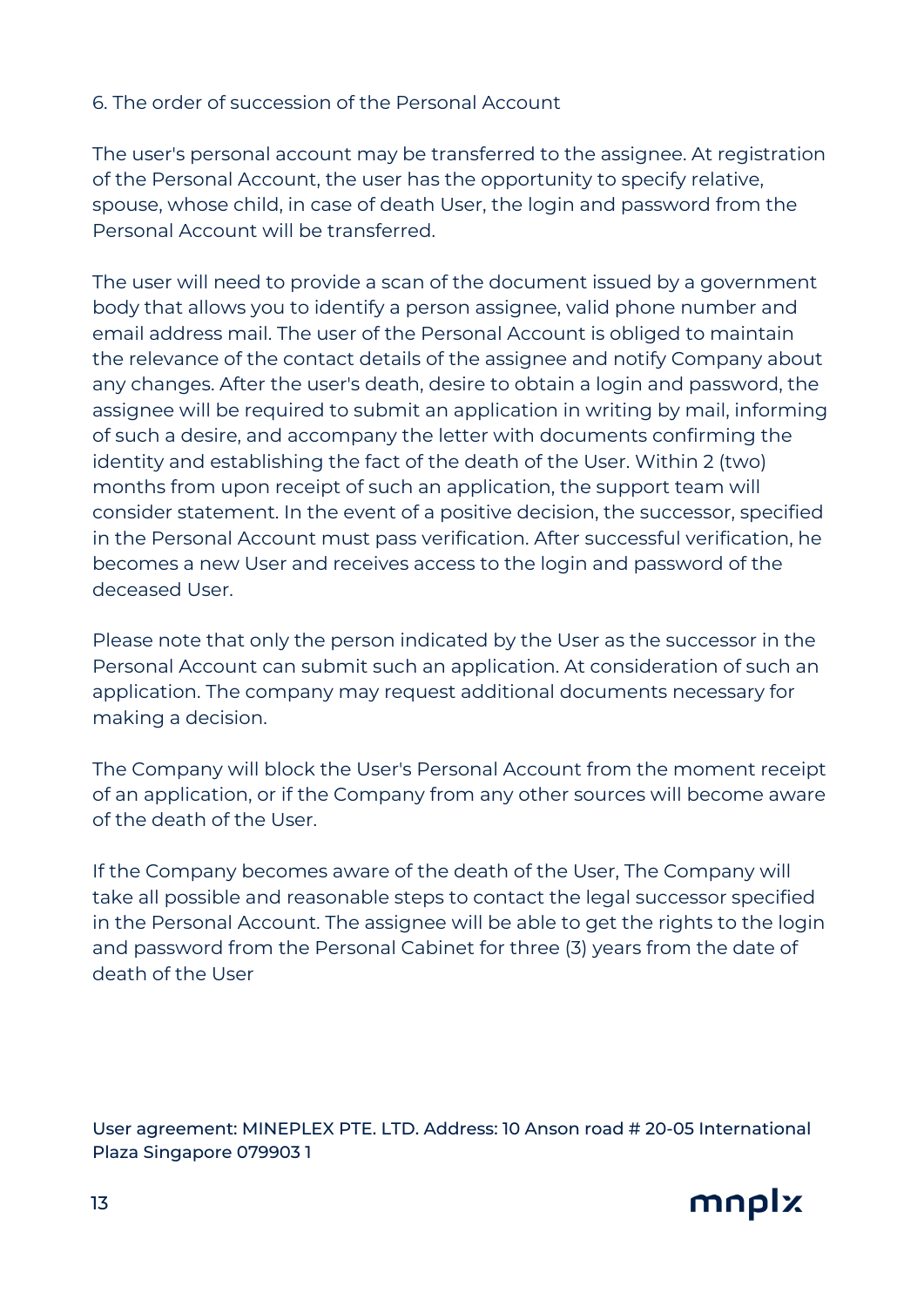# 7. Payment and payments

If you purchase any paid Services on the MinePlex platform, in including when buying platform tokens, ordering bank cards, payment for participation packages in bonus programs and other paid services, you agree to pay us the applicable fees and fees. If they are not paid, the purchase may be canceled at unilaterally. In addition, you agree to the following conditions:

- A conversion fee may apply upon purchase currencies or there may be a difference in prices depending on the region (for example, due to exchange rates).

- When paying for the Services in the cryptocurrency "Bitcoin", the purchase rate in dollars The United States is fixed at the time of the receipt of the cryptocurrency "Bitcoin" on account of the Company, and not at the time of the formation of the payment by the User.

#### 8. Notifications and service messages

This Agreement also applies to mobile Company applications. In addition, you agree that certain additional information may be available to the Company. You agree that, for important notices, the Company will use your websites, mobile applications and electronic mail. If the contact information you provided is not up-to-date, you can skip such notifications. You agree keep your contact information up to date. You can control and limit the types of messages you receive from the Company, on the pages of their settings in the Personal Account on the Site mineplex.io

#### 9. Responsibility

9.1. Disclaimer of Warranties

The Services and any product or other item are provided "as is", and The company does not provide any guarantees regarding the services. The Company does not warrant that the use of the Services The user will meet the requirements of the user, will uninterrupted, available at any time, safe and error-free, as technical work will be carried out on the site and new ones will be added products.

Any links to third party sites do not imply endorsement.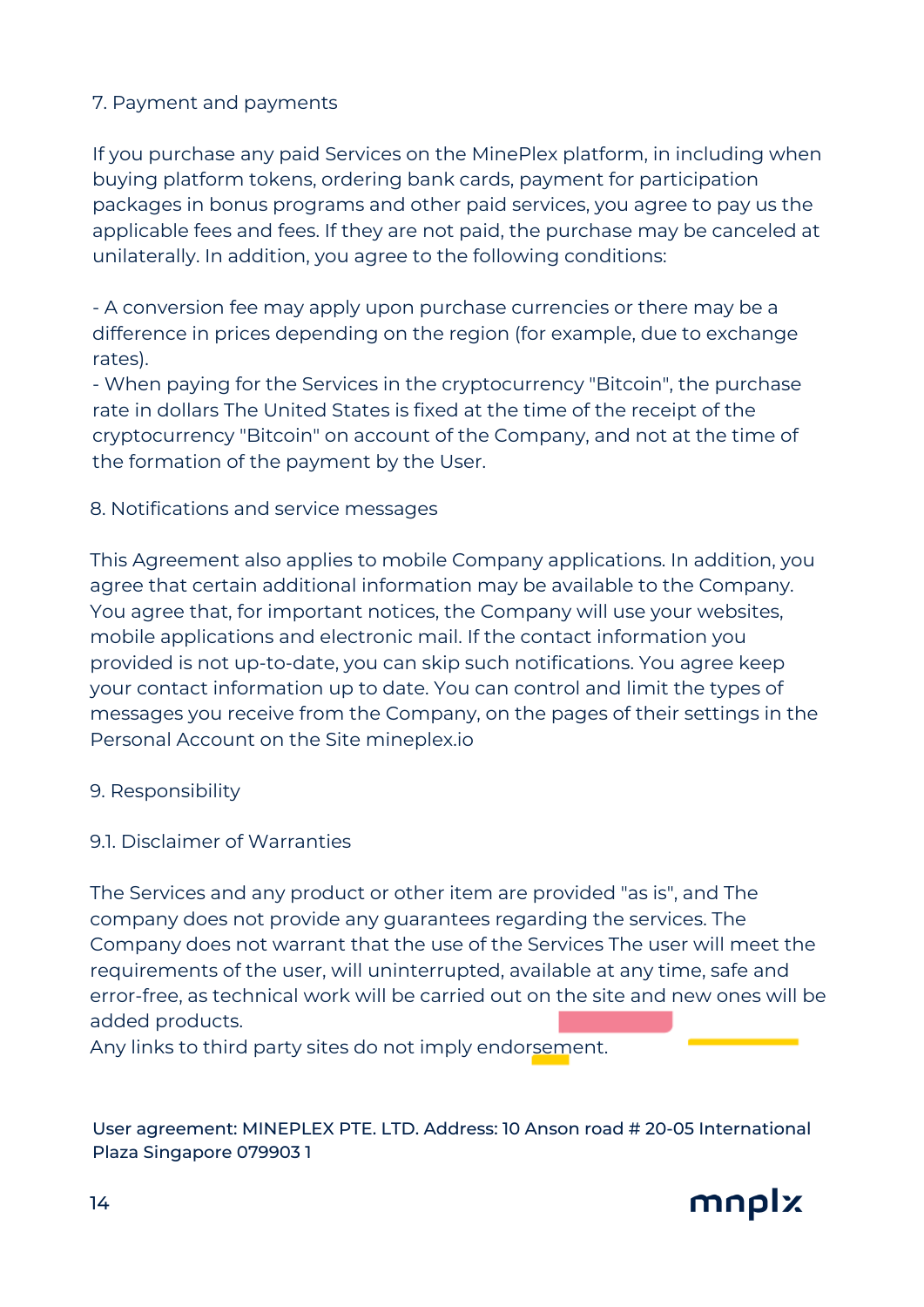Company of any products, services or information, presented on them. The Company does not guarantee the accuracy of the information, contained on such sites. In addition, since the Company does not controls user agreements and policies privacy policy of third-party sites, Users must themselves read and understand these rules carefully.

# 9.2. Disclaimer and Limitation of Liability

The company is not responsible for any indirect or resulting losses that may be incurred User. This includes any lost (whether directly or indirectly) benefit, any damage caused to goodwill or intangible assets incurred by the User. If the User is not satisfied with the terms and/or quality services, he must stop using the services. Use of the Services By the user means that he has no claims regarding the conditions and or the quality of the Company's services. Under no circumstances will MINEPLEX PTE. Ltd., her officers, directors, employees, agents and all third parties service providers are not liable to the User or any other person or entity for any direct, indirect, accidental, unforeseen circumstances. Regulations of this Agreement do not exclude or limit responsibility of MINEPLEX PTE. LTD." for causing damage to the extent that such liability cannot be excluded or its effect cannot be limited by the applicable legislation.

MINEPLEX PTE. LTD." does not provide financial counseling. MINEPLEX PTE. LTD." is not a broker intermediary, agent or consultant and has no fiduciary obligations to the User in connection with any transactions or other decisions, or actions taken by the User when use of the services. No information provided User by the Company, is not intended and should not regarded as investment advice, financial advice, trading advice or any other kind of advice.

# 9.3. Force majeure

MINEPLEX PTE. LTD." released from liability in if the violation of obligations on the part of the Company has occurred due to force majeure circumstances force majeure. Force majeure are natural disasters - pandemics, floods, earthquakes, tornadoes, tsunamis, droughts, wildfires, eruption volcanoes, etc., man-made disasters - accidents, fires, explosions, etc., social and political phenomena - wars, strikes, military or state of emergency, terrorist acts, riots, coups, armed conflicts, etc., other force majeure circumstances – adoption by state bodies of normative acts, not enabling the parties to fulfill their obligations under this Agreement, etc. The list of these circumstances is not exhaustive.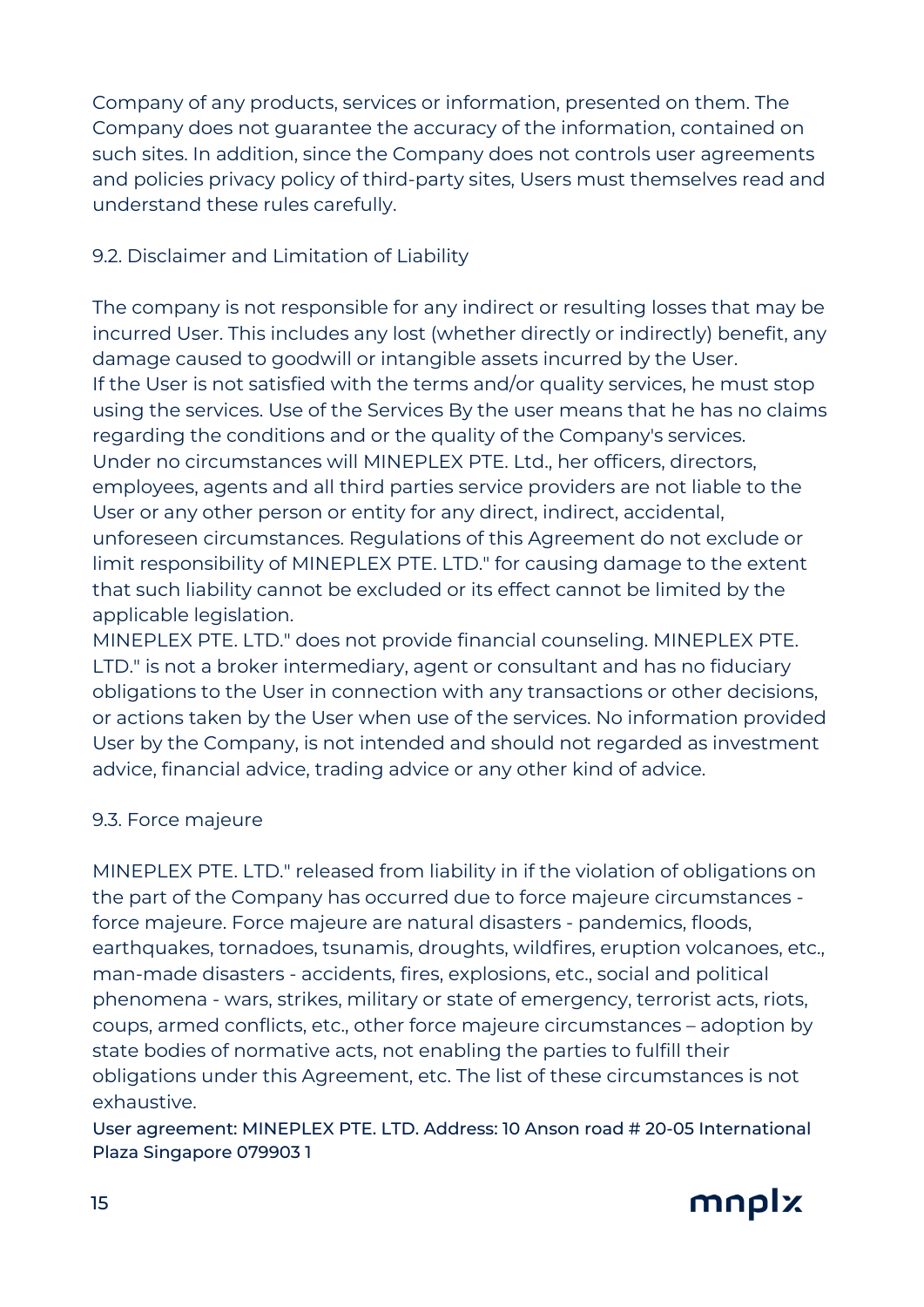#### 10. Damages

User agrees to defend, indemnify the Company, its licensors, licensees, distributors, agents, representatives and other authorized users, as well as all relevant officers, directors, owners, employees, agents, representatives and nominees of the aforementioned organizations, indemnify from any and all claims, damages, obligations, costs, attorney's fees and expenses arising from connection with (i) the User's use of the site or Services;

Personal Account is subject to legal proceedings or criminal investigation; The company detects unusual activity in the Personal Account; The Company detects unauthorized access to Personal Cabinet; The company received a liability by a court decision; If the User violates or does not comply with the terms of the Agreements, Applications or other Agreements with the Company. (ii) violation by the User of this User Agreement Agreements; (iii) violation by the User of any right of third parties, including, but not limited to copyright, trademark or trade right privacy. Users must not enter into any agreements regarding settlement that affects the rights of the Company, without prior written permission from the Company.

#### 11. Site termination

The User agrees that the Company has the right to immediately suspend your Personal Account, block Personal Account, as well as suspend the User's access to MinePlex platform for any reason, including suspicions of violation by the User of this Agreement, Privacy Policy or any applicable laws, regulations, contracts or agreements.

The user agrees that the Company is not responsible for permanent or temporary change, suspension or termination actions of the User's Personal Account or access to all or any parts of services. The following list represents the reasons why The Company may apply the actions described above (the list is not is exceptional):

The following list represents the reasons why the Company may terminate this Agreement directly, by canceling the User's Personal Account: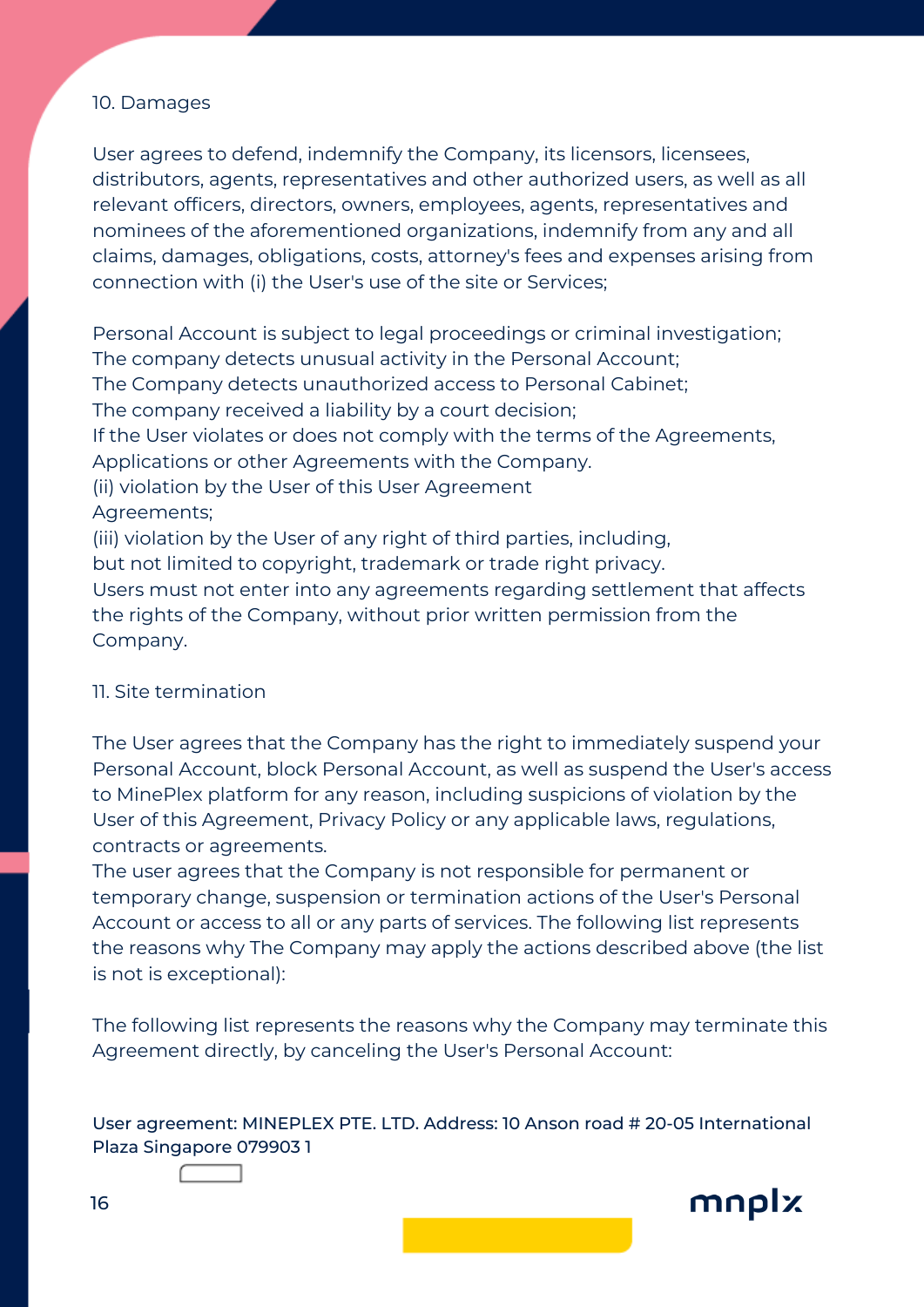Re-registration on behalf of another person as MinePlex user;

Providing false, inaccurate, outdated information when registering a Personal Account;

For any other circumstances, at the discretion of the Company; The user violates or may violate international the Company's obligations to comply with legal and regulatory documents, requirements of the MAS regulator;

User when using the Personal Account or website Companies violated international law, the laws of Singapore or the laws of the country in which he is located and/or whose resident he is;

The user is included in the list of persons subject to international sanctions, or is located/registered in the territory, subject to international sanctions.

# 12. Compliance with local laws

The user is responsible for compliance with local legislation regarding the legal use of the platform mineplex.io in its applicable jurisdiction.

All Users of the MinePlex platform acknowledge that the source their means are legal means, not illegal acts.

The company reserves the right to report violations that may include, but are not limited to, financial crimes, evasion tax, misrepresentation or any other fraudulent actions committed by the User, in authorized state bodies.

# 13. Privacy Policy

The provision of Services to the Company requires the provision of certain personal information. Please read the Policy privacy policy of MINEPLEX PTE. LTD., located on mineplex.io for a brief introduction on how to The Company collects and uses personal data of Users. The privacy policy is an integral part of this Agreements. Either party may send the other party a written notification, including by e-mail, of claim arising out of or in connection with the conditions present agreement;

The use of cookies is governed by the Cookie Policy, which also is an integral part of this Agreement. With Cookie Policy you can be found at mineplex.io.

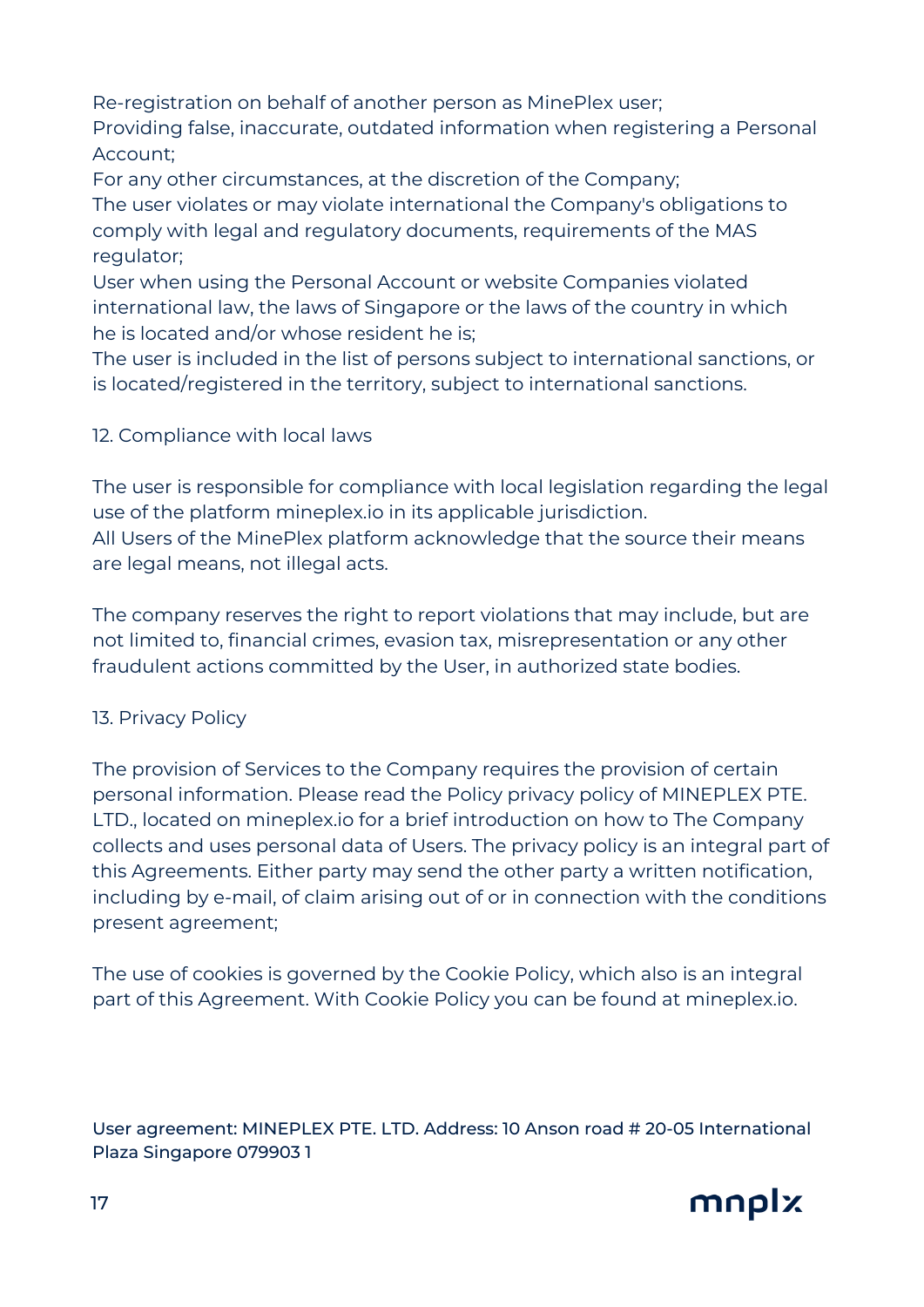# 14. Intellectual Property Law

The information that is provided on the site mineplex.io, information, which is represented in the social networks of MINEPLEX PTE. LTD." And any other information about the company is protected by international intellectual law. The user undertakes not to reproduce, reprint, publish, modify, distribute, display, transfer, license or otherwise use the content or any other information from the site without express prior written consent of MINEPLEX PTE. LTD."

### 15. Dispute Resolution

Validity, interpretation and performance of this Agreement subject to submission and interpretation in accordance with the law state of Singapore. If any provision of this Agreement or its application in relation to any person or circumstance recognized invalid or unenforceable, the remainder Agreement or application of this provision to other persons or circumstances shall not be affected and shall remain in full force and effect. All disputes and disagreements that arise on any issues between User and MINEPLEX PTE. LTD." and threaten their rights and interests connected with the preparation or application of this Agreement, or any costs, obligations under this Agreement or in relation to any action related to this Agreement shall be resolved through negotiations. At the same time, the Parties agreed on the following procedure for resolving the dispute:

In case of receipt of notification of a claim, the Parties are obliged make an appointment within 10 (ten) working days (including meeting via teleconference or similar), to discuss the differences that have arisen and to make efforts to resolve them. settlement, or send within the specified time a written reasoned response to the claim on the parties' email addresses; In the event that disagreements are not resolved within 10 (ten) business days from the date of receipt of the notice in accordance with, and the parties do not agree to hold a meeting and take further steps to resolution of the disputed issue within the specified time, then The parties have the right to file a written claim by sending it to the parties' email addresses; In case of failure to achieve results through negotiations within 1 (one) month from the date of receipt of the claim, disputes permitted in accordance with the laws of the state Singapore.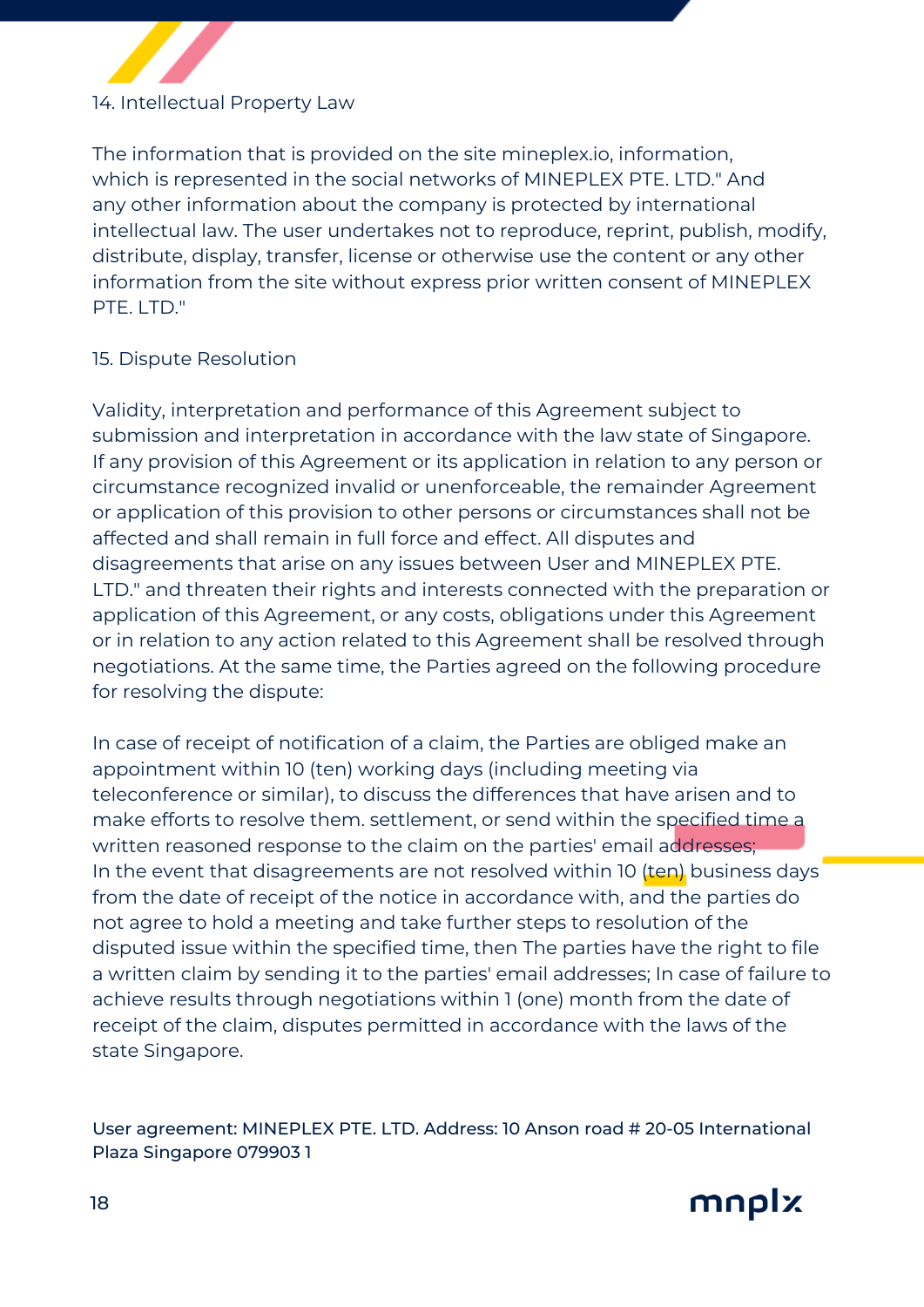## 16. Additional Provisions

This Agreement constitutes the entire agreement between User and MINEPLEX PTE. LTD." relatively use of the services and the site and supersedes all previous agreements between the User and the Company, written or oral. This Agreement does not replace any additional agreements to this Agreement.

In the event that a part of this Agreement is recognized invalid or unenforceable, such invalidation will not affect other data provisions conditions which shall remain in full force and effect.

The User shall not transfer or assign any rights to use the services or any other rights and obligations in accordance with this Agreement without prior the written consent of the Company. In turn, the Company may assign or transfer all and any rights or obligations in accordance with this Agreement in whole or in part without prior notification or obtaining the consent of the User.

The user agrees to receive from the Company any information in electronic form on all matters relating to of this Agreement, as long as the User is the owner of the Personal Account.

In addition, the User agrees to receive electronically commercial messages containing information about programs, characteristics of markets and other services offered The Company and its representatives or business partners. Non-Singapore resident user, non-resident in Singapore, consents to receive any information from the Company in electronic form, including electronic letters, presentation of other services offered by the Company and its representatives or business partners.

17. Official social networks of the project and subdomains.

Linkedin: https://www.linkedin.com/company/mineplexio Instagram: https://www.instagram.com/mineplexio Twitter: https://twitter.com/mineplexio Github: https://github.com/mineplexio YouTube: https://www.youtube.com/channel/UCnOxdRDS7x0ONr9TOxUX72Q Facebook: https://www.facebook.com/mineplexio Blog & News: mineplex.io/news Telegram channel ru: https://t.me/mineplex\_news\_ru

#### User agreement: MINEPLEX PTE. LTD. Address: 10 Anson road # 20-05 International Plaza Singapore 079903 1

mnplx